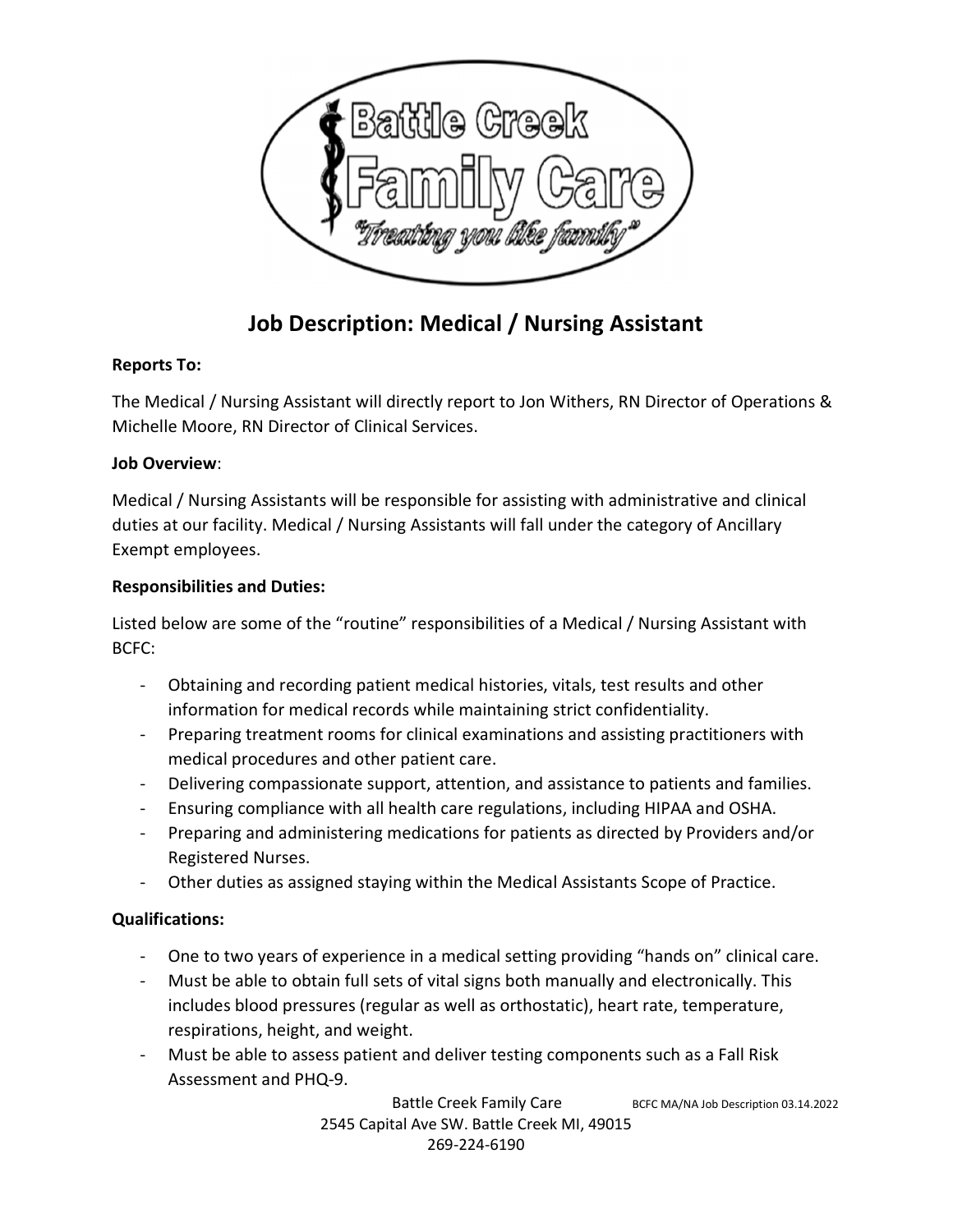

- Must possess the knowledge and demonstrate proficiency in assessing and complete tasks such as running a Michigan Automated Prescription System (MAPS) and Michigan Care Immunization Registry (MCIR).
- Possess the skill set to document findings accurately within an Electronic Medical Record (EMR).
- Have a high school diploma, or equivalent.
- A basic understanding of patient care, medical terminology, coding procedures, reference tools, and appropriate clinical pharmacology for medical / Nursing assistant scope of practice.
- Excellent interpersonal, organizational, and customer service skills.
- Demonstrate proficiency in venipuncture and all CLIA waived tests done at BCFC. This includes documenting all findings in the EMR.
- Familiarity with electronic medical health care record systems.

# Medical / Nursing Assistant Expectations & Responsibilities

#### Clinical & Screening Primary Responsibilities and Duties:

- Retrieve patients who have been checked in from the Waiting Room.
- Perform all necessary vital signs for patients.
- Complete Allergy assessment.
- Verify patient's current medication regime so that Provider can reconcile medications during their time with the patient.
- Complete the necessary components, if any, in the Family Hx tab.
- Complete the necessary components, if any, in the Immunization Hx tab. Obtain MCIR from prior days chart prep and assess, complete, and document any immunization needs. Also obtain necessary documentation from VaxCare to determine eligibility for vaccinations.
- Complete the necessary components, if any, in the Medical Hx tab.
- Complete the necessary components, if any, in the Obstetric Hx tab.
- Complete the necessary components, if any, in the Social Hx tab. This includes tobacco assessment, alcohol assessment, ADL's, Caffeine Use, Fall Risk Assessment, SDOH (Social Determinants of Health), and Psychosocial (PHQ-9).

Battle Creek Family Care BCFC MA/NA Job Description 03.14.2022 2545 Capital Ave SW. Battle Creek MI, 49015 269-224-6190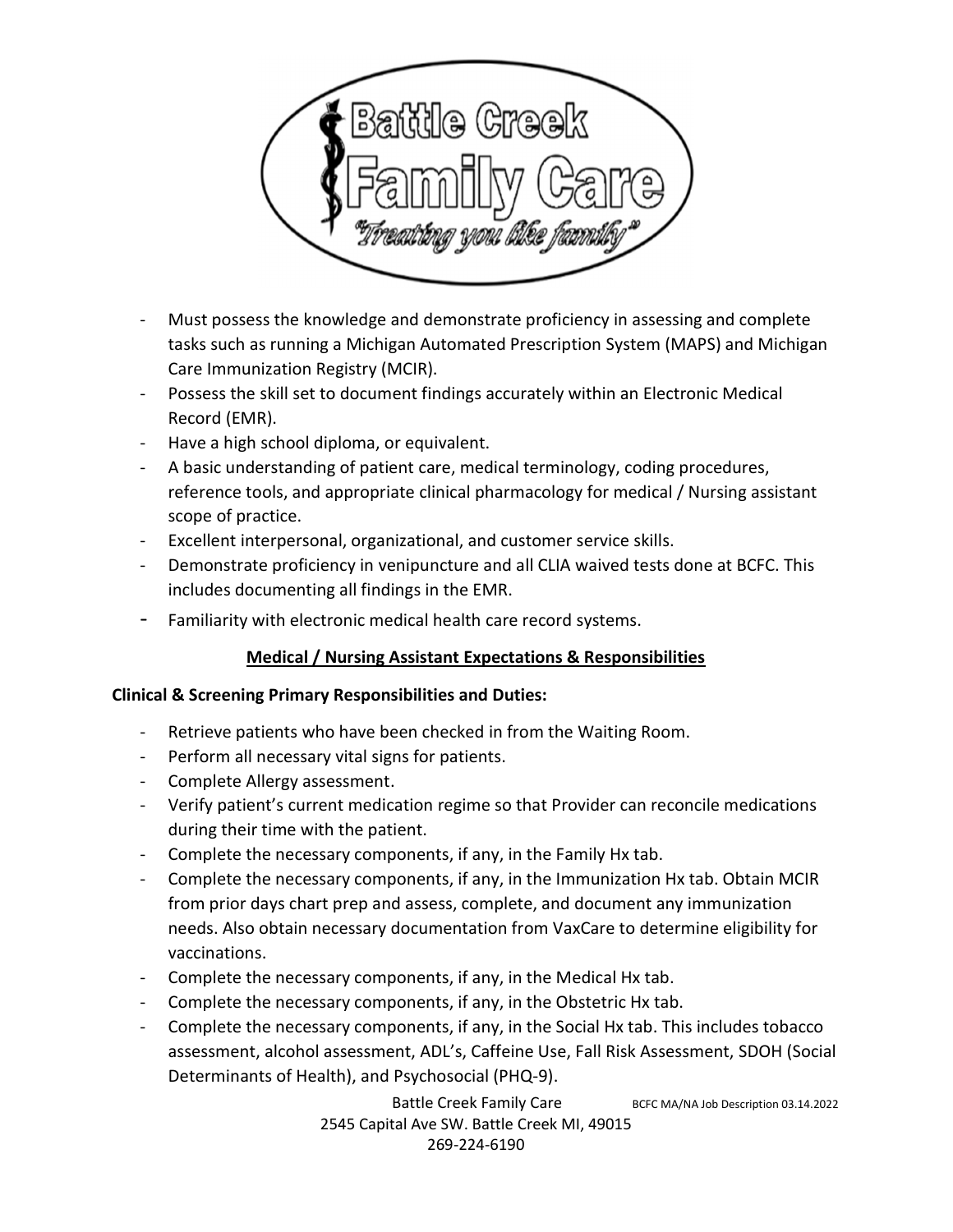

- Complete the necessary components, if any, in the Surgical Hx tab.
- Update and document the necessary components in the Health Maintenance tab.
- Assess and document patient's chief complaint and reason for visit. Complete all necessary components related to patient's visit. (Example: if a patient is here for a diabetic visit, assess when the last HbA1c was completed and determine if patient is due for a repeat test).
- If patient reports that they need refills on any controlled substances, assess to see if a Controlled Substance Agreement has been signed and in the patient chart. Assess to see if the patient has had a 12-panel Urine Drug Screen (UDS) in the past 3 months. If the patient has not had a UDS in the past 3 months, perform the UDS and report finding(s) to the Provider.
- Report off to Provider the patient's chief complaint, reason for visit, and any pertinent and/or abnormal findings found during the screening process.
- The Clinical & Screening Medical / Nursing Assistant is responsible for "turning over" the patient exam rooms. This includes cleaning and disinfecting equipment in between room usage.
- When the Provider has completed their component of the visit it is the responsibility of the Clinical & Screening Medical / Nursing Assistant to excuse the patient to the Check Out window.
- On a weekly basis, each examination rooms and the lab are to be assessed for equipment & supply needs. It is the responsibility of the Clinical & Screening Medical Assistant to ensure each examination room is adequately supplied.

#### Back Office Responsibilities & Expectations:

- Answer and respond to all calls that come through the Medication Refill line within a 24 hour timeframe. Assess if patient is due for requested refills. If refill is appropriate – inform the Provider of your findings and receive a verbal order from the provider and refill the prescription electronically or request that the provider send through the refill request. Once the medication has been electronically prescribed to the patient's pharmacy, call, and inform the patient of your action and document accordingly in the EMR.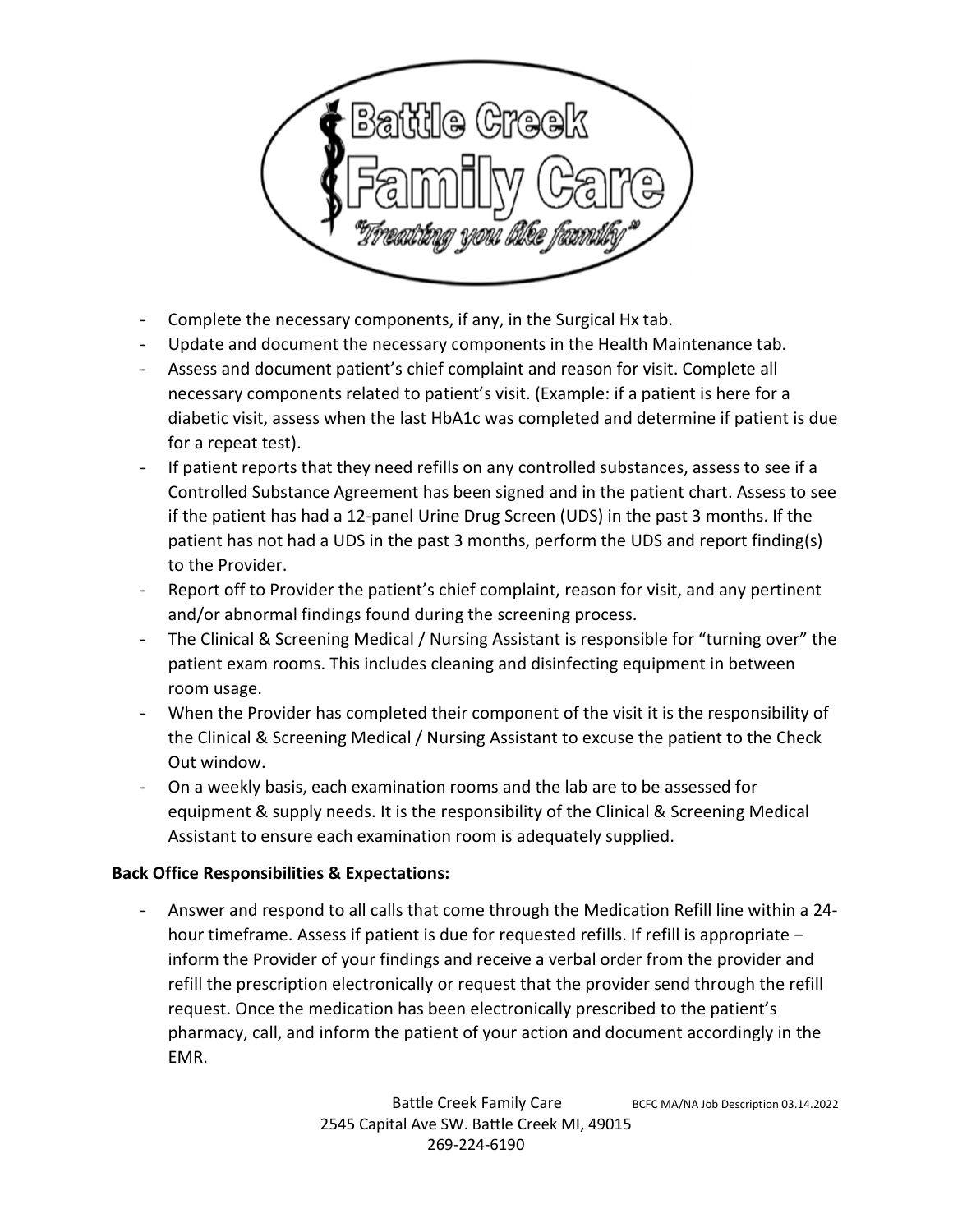

- o For Controlled Substances: Run a MAPS report for Provider. Assess to see when the patients last visit was, if greater than 3 months then reach out to patient and inform them that they will require an in person visit with their Provider prior to having any controlled substances filled. Assess to see if there is a signed Controlled Substance Agreement in the patient's EMR. If findings warrant the refilling of the Controlled Substance, inform the Provider, either verbally or tasking it to them in the EMR, of your findings so that they can make the clinical determination as to whether the refill is appropriate.
- Referrals: When a referral to an outside resource is ordered by the Provider, it is the responsibility of the Medical / Nursing Assistant to complete the task.
	- $\circ$  The Provider will document the need for a Referral on the "Referral Tracking" Form." Once the Provider has completed their required components it is then the responsibility of the Medical / Nursing Assistant to complete the task.
	- $\circ$  Patients should be asked if they have a preference on where they want the Referral sent to.
	- $\circ$  Complete all the necessary components within the EMR and send the referral to the appropriate source.
	- $\circ$  If the referral source is not in the EMR then the Referral needs to be printed off and faxed to the appropriate source.
	- o Contact the patient to let them know that the Referral has been completed and explain that they should expect a call from the referral source to set up an appointment. Notify the patient that if they do not receive a call from the referral source within the next week that they should contact our office so that we can follow up.
	- $\circ$  Referrals are evaluated every 10 days to determine if the patient has received an appointment from the referral source.
- Chart Preparations
	- o This process is not yet established. Once the process is established, the expectations will be outlined in the Job Description.